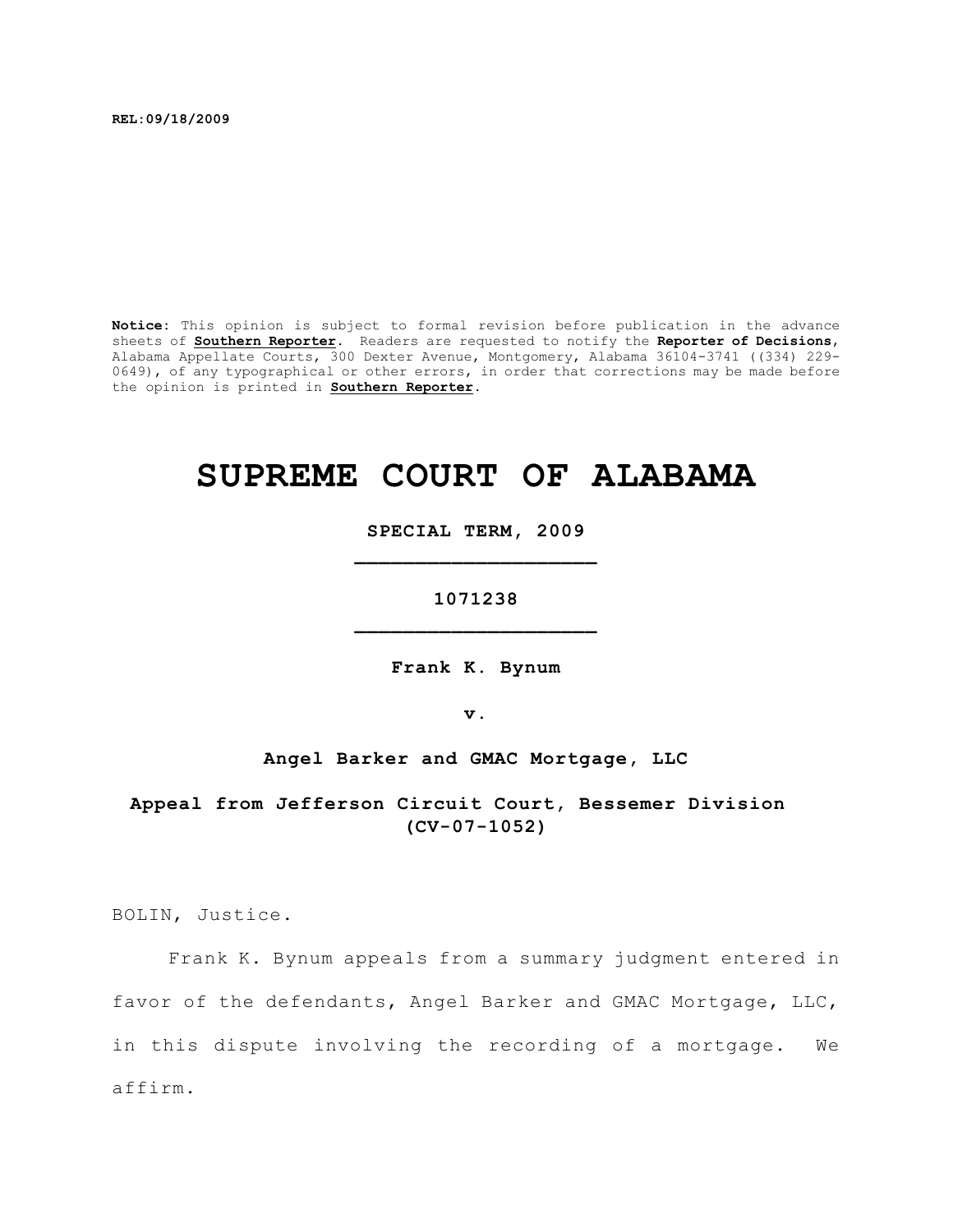# Facts and Procedural History

On January 19, 1996, pursuant to a warranty deed, Wells Fargo Bank, N.A., conveyed to Davis & Associates, LLC, real property described as:

"Lots 11 and 12, in Block 785, according to the Survey of Bessemer Land and Improvement Company's First Addition to Bessemer, as recorded in Map Book 3, Page 36, in the Probate Office of Jefferson County, Alabama, Bessemer Division. Being situated in Jefferson County, Alabama."

The warranty deed conveying the property to Davis & Associates is recorded in the real property records of the Jefferson County Probate Office at Book LR200664, page 13451.

On February 1, 2006, Bynum loaned Davis & Associates \$43,000. The loan was secured by a mortgage on the real property. The mortgage identifies the borrower as "Davis Associates, LLC" and is recorded at Book LR200664, page 28232, in the Jefferson County Probate Office. As noted, the title to the property was held by "Davis & Associates, LLC."

On December 22, 2006, Davis & Associates conveyed the property to TMS Properties, LLC, through a warranty deed recorded at Book LR200702, page 15253, in the Jefferson County Probate Office. On March 15, 2007, TMS Properties conveyed the property to Barker through a warranty deed recorded at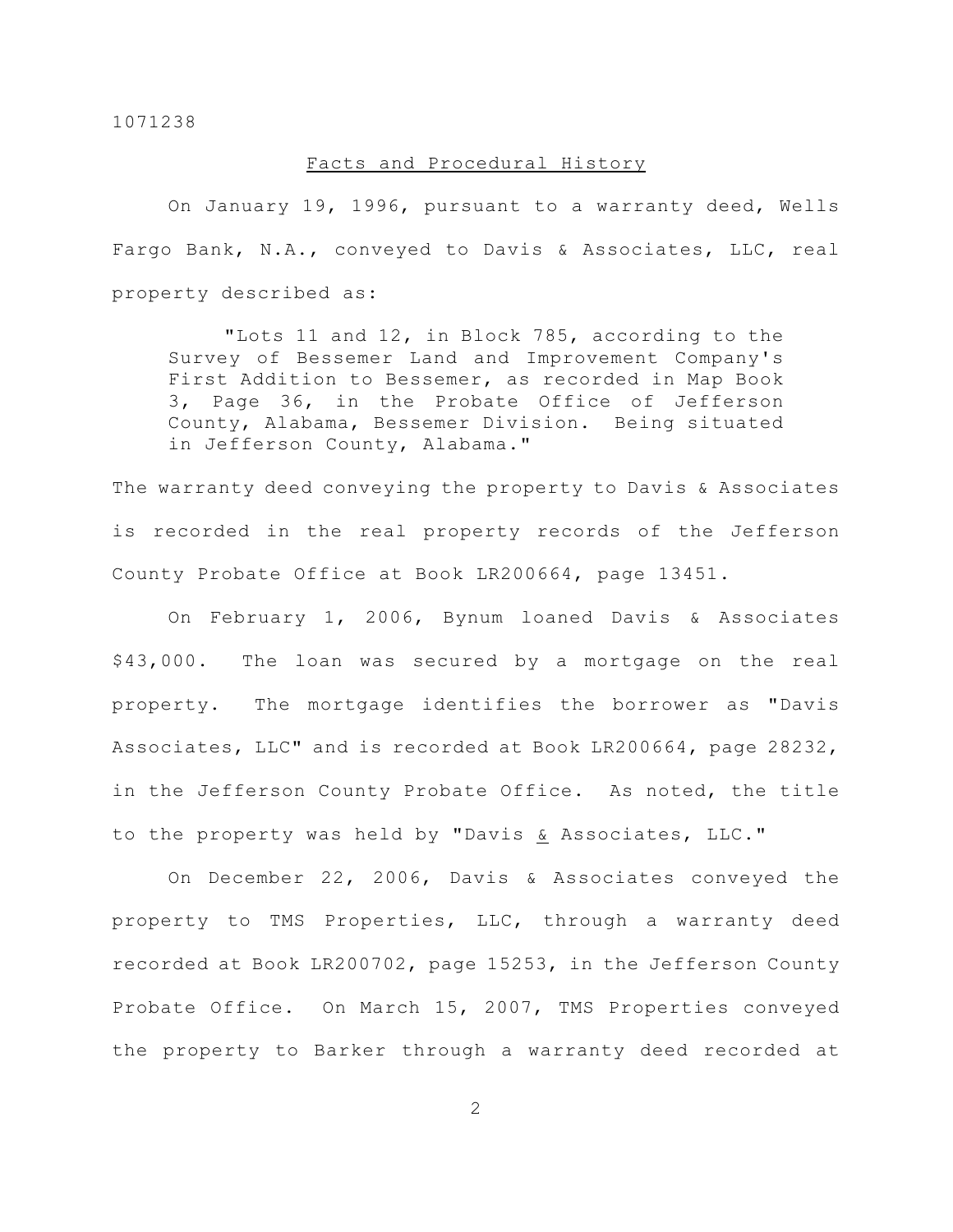Book LR200704, page 29632, in the Jefferson County Probate Office. To finance the purchase of the property, Barker obtained a purchase-money mortgage from Homecomings Financial, LLC.

According to Bynum, Davis & Associates failed to pay its mortgage, and he notified Barker and Homecomings Financial that he intended to foreclose on the property. On August 14, 2007, Barker and Homecomings Financial filed an action against Bynum seeking a judgment declaring that she and Homecomings Financial were bona fide purchasers of the property. On August 29, 2007, Barker moved to substitute GMAC as a plaintiff because Homecomings Financial had sold the mortgage to GMAC; the trial court granted the motion.

On November 16, 2007, Barker and GMAC filed a motion for a summary judgment. In support of their summary-judgment motion, Barker and GMAC attached, among other things, the affidavits of Jacquelyn Rhodes, the probate-court recording supervisor in Jefferson County and Jason Whittle, the vice president of Alabama Real Estate Loan Services. In Rhodes's affidavit, she stated, in pertinent part:

"The grantor-grantee real property indices for Jefferson County, Alabama, are maintained by the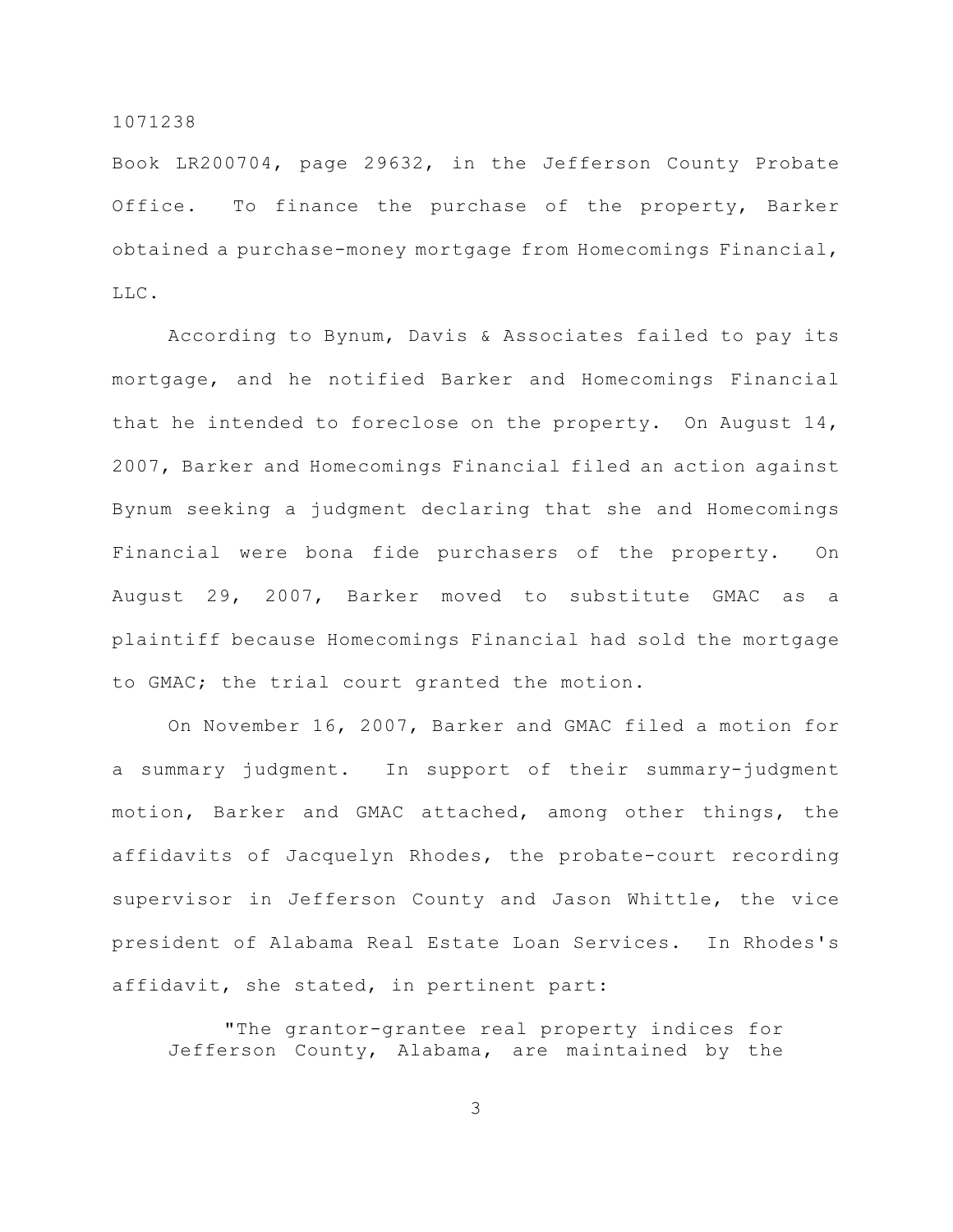Probate Court. When real estate documents, such as deeds and mortgages, are filed with the Probate Court, copies of said documents are placed into an electronic file, and the file constitutes the permanent record for real estate documents. The documents are then indexed by grantor-grantee (direct) and grantee-grantor (indirect). Mortgages are indexed in the direct and indirect indices with deeds. The grantor-grantee indices, in 'book' form, that have been maintained in this Probate Court for many years, were discontinued in 1984 and were converted to a database accessed by computer. The official grantor-grantee indices maintained by this Court in accordance with ALABAMA CODE § 12-13-43 (1975) are now searchable only by means of computer terminals located in the Probate office record room at the courthouse.

"A computer search for 'Davis & Associates' as grantor, from January 1, 1984, through October 30, 2007, on this court's database, will produce a search report, a true and correct copy of which is attached as Exhibit A hereto. A computer search for 'Davis & Associates LLC' as grantor, from January 1, 1984, through October 30, 2007, on this court's database, will produce a search report, a true and correct copy of which is attached as Exhibit B4 hereto. The documents shown on these searches are on file in Probate Court and have been duly recorded and properly indexed."

Rhodes's search results for "Davis & Associates" and "Davis & Associates, LLC" as grantor do not reflect Bynum's mortgage.

Whittle's affidavit provided, in pertinent part, as

follows:

"I have been in the business of abstracting and searching titles for eight years, during which time I have become familiar with real property records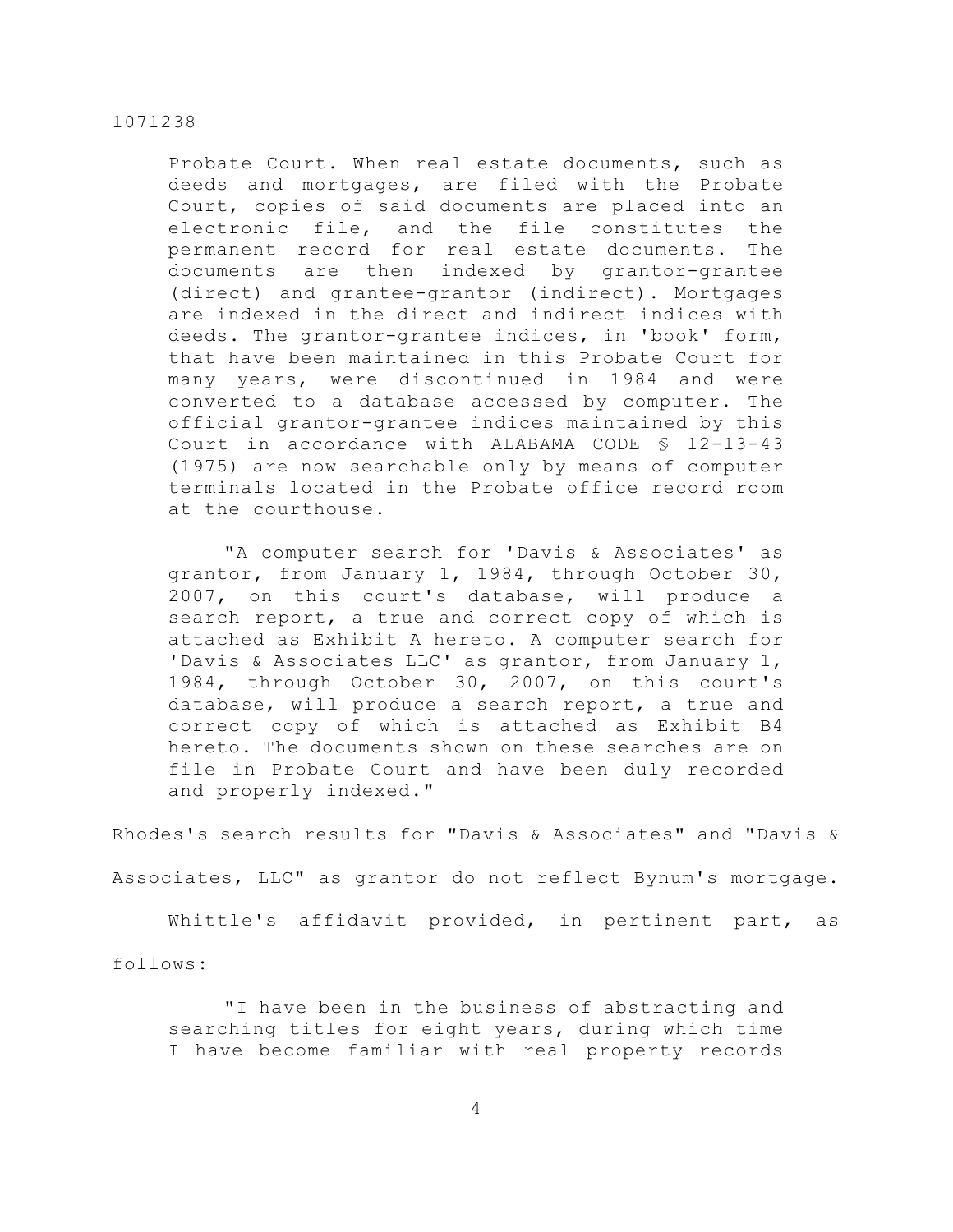and indexes in the Probate Office of Jefferson County, Alabama. I have personal knowledge of the facts set forth in this affidavit and make this affidavit on my own knowledge.

"In February of 2007, Alabama Real Estate Loan Services conducted a title search in connection with a sale of property from TMS Properties, LLC to Angel Barker.

"In conducting our search, we began by electronically searching the grantor/grantee index under the name of the record owner, TMS Properties, LLC, which produced the matters of title shown in the screen print attached at Tab C-1. Our search revealed TMS Properties, LLC held title by virtue of a warranty deed dated December 22, 2006, executed by Davis & Associates, LLC, and recorded at Book LR200702, Page 15253, in the Jefferson County Probate Office.

"Our search continued by electronically searching the grantor/grantee index under the name Davis & Associates, LLC, which produced the matters of title shown in the screen print attached at Tab 0-2. No outstanding mortgages or liens were found of record.

"I have since been provided a copy of a mortgage executed by Davis Associates, LLC, in favor of Frank K. Bynum, recorded at Book 200664, Page 28232, in said probate office ('Bynum mortgage'). I was asked to ascertain whether the Bynum mortgage is in the chain of title of Davis & Associates, LLC.

"The Bynum mortgage is not in the chain of title of Davis & Associates, LLC. The mortgage is indexed under the name of the borrower, 'Davis Associates, LLC,' and not under the name of the record owner 'Davis & Associates, LLC.' Consequently, a search of the grantor/grantee indices of Jefferson County Probate Records under the name of the record owner,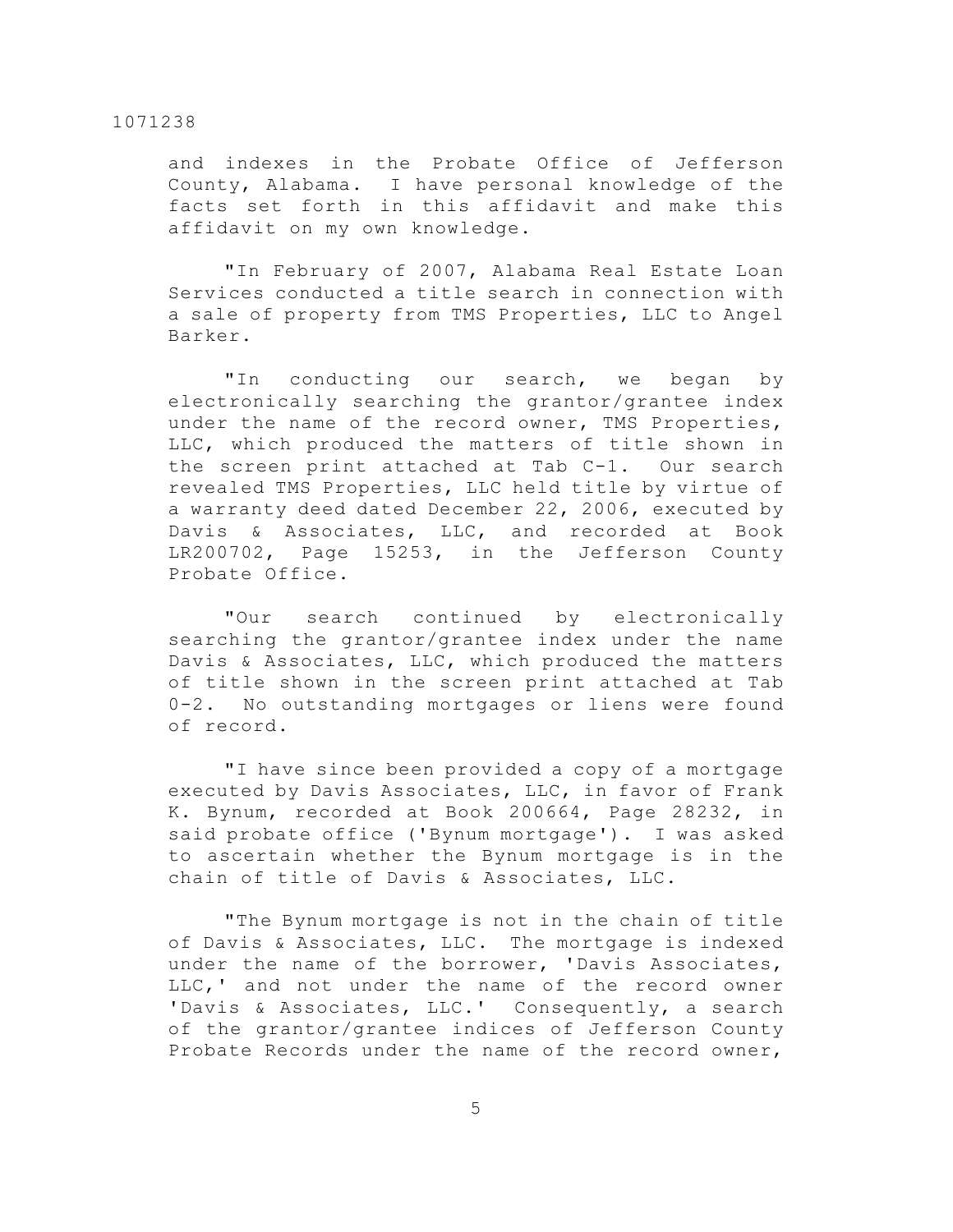'Davis & Associates, LLC,' does not disclose the Bynum mortgage, as evidenced by the screen print attached at Tab C-1.

"The documents attached hereto are true and correct copies of documents as they appear in the Probate Office of Jefferson County, Alabama."

On December 18, 2007, Bynum filed a counterclaim seeking to foreclose on the property to satisfy his mortgage. On February 5, 2008, Bynum filed a motion to strike Rhodes's and Whittle's affidavits.

The trial court held a hearing on the summary-judgment motion. On March 7, 2008, the trial court entered an order striking "those portions of [Rhodes's] and [Whittle's] affidavits that arguably could be considered legal conclusions and not permissible statements of objective observations and facts." The court concluded that there was no genuine issue of material fact and held that Barker and GMAC were bona fide purchasers, holding title free and clear of Bynum's mortgage. The court stated that Bynum's mortgage was outside the chain of record title. The court denied Bynum's counterclaim seeking foreclosure. Bynum appeals.

# Standard of Review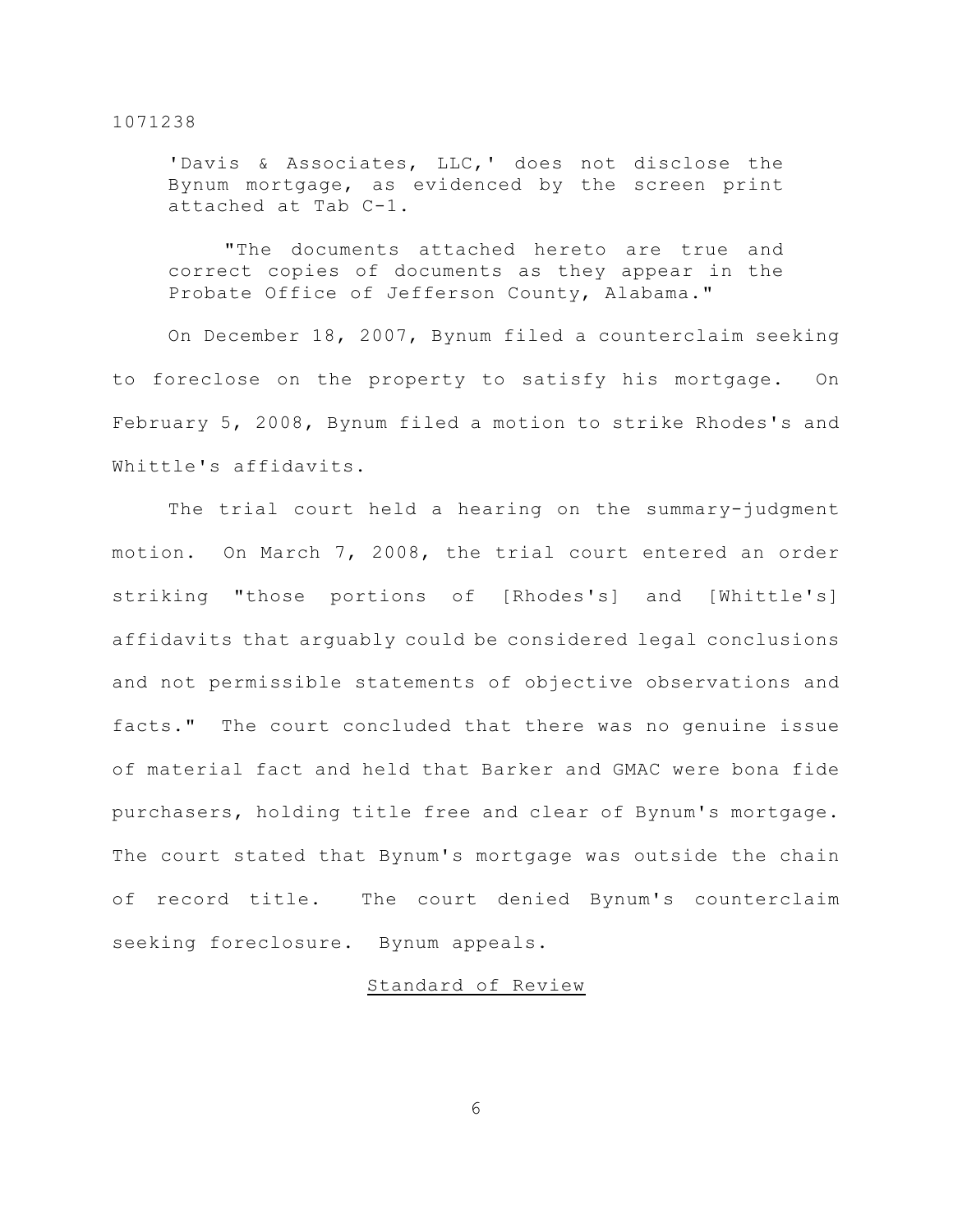In reviewing the disposition of a motion for a summary judgment, we use the same standard the trial court used in determining whether the evidence before it presented a genuine issue of material fact and whether the movant was entitled to a judgment as a matter of law. Rule 56(c), Ala. R. Civ. P.; Bussey v. John Deere Co., 531 So. 2d 860, 862 (Ala. 1988).

"When the movant makes a prima facie showing that no genuine issue of material fact exists, the burden then shifts to the nonmovant to present substantial evidence creating such an issue. Bass v. SouthTrust Bank of Baldwin County, 538 So. 2d 794 (Ala. 1989). Evidence is 'substantial' if it is of 'such weight and quality that fair-minded persons in the exercise of impartial judgment can reasonably infer the existence of the fact sought to be proved.' West v. Founders Life Assurance Co. of Florida, 547 So. 2d 870, 871 (Ala. 1989). ... [T]his Court must review the record in a light most favorable to the nonmovant and must resolve all reasonable doubts against the movant. Hanners v. Balfour Guthrie, Inc., 564 So. 2d 412 (Ala. 1990)."

Taylor v. Striplin, 974 So. 2d 298, 301 (Ala. 2007).

## Discussion

At the outset, we note that § 12-13-43, Ala. Code 1975,

provides:

"The probate judge of each county in this state shall keep in his office four well-bound books of suitable size and grade of paper in which to make a general direct and a general reverse index of each instrument filed for record in his office, and two of said books shall be used for conveyances of real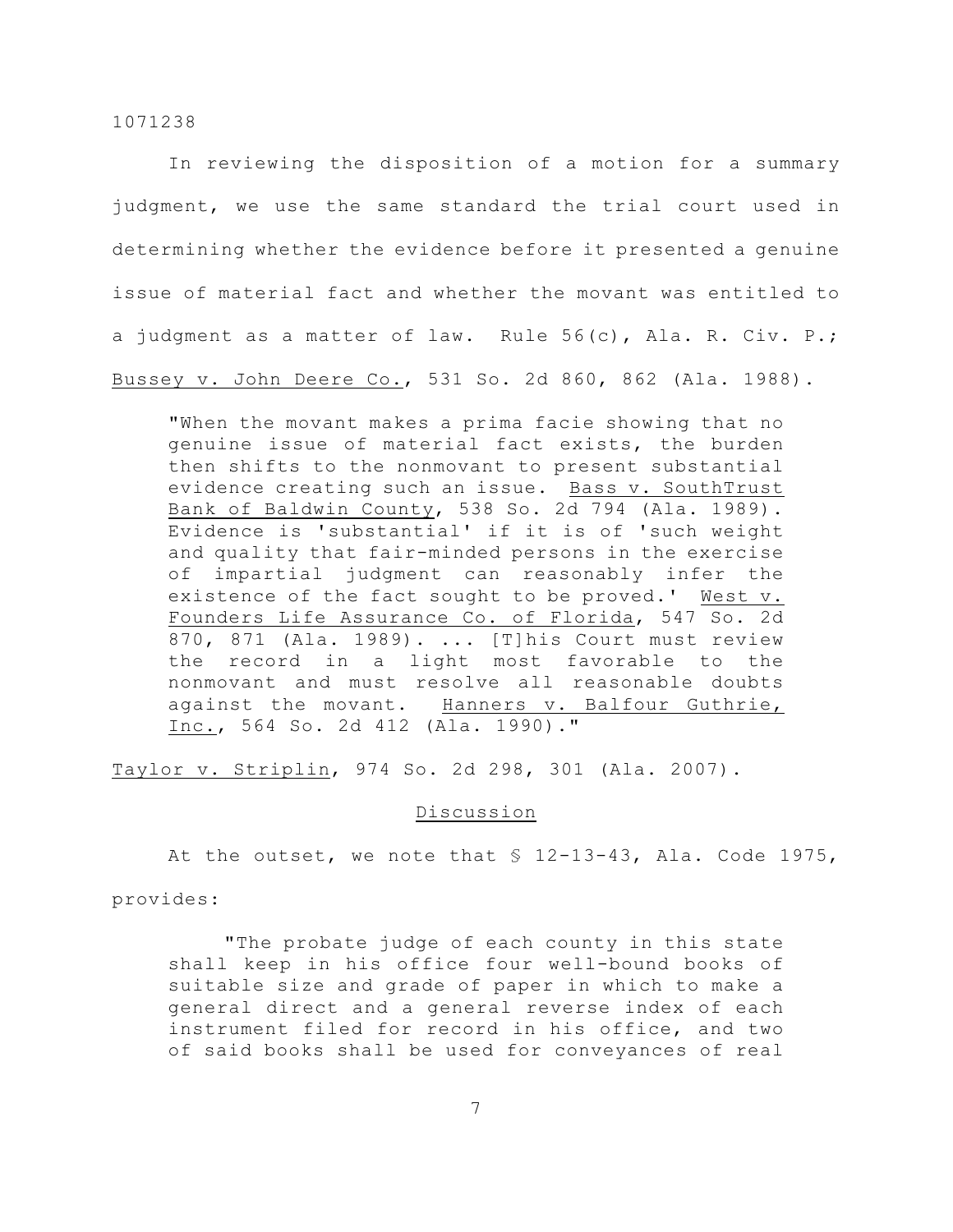property and two for conveyances of personal property and all other instruments entitled to record in his office. In the general direct indexes he shall enter, in regular alphabetical order, under appropriate title, the name of each maker of the instrument, the name of each person to whom made, the date and character of such instrument and the date filed for record; and, in the general reverse indexes, in like alphabetical order, under its appropriate title, he shall enter the name of each person to whom the instrument is made, the name of each person by whom the instrument is made, the date and character of such instrument and the date filed for record. Instruments containing conveyances of both real and personal property shall be entered upon each set of indexes.

"Immediately on receipt of any instrument to be recorded, the probate judge shall make the entries required by this section; and, after recording the instrument, the books and page in which the record is made shall be noted opposite each name thus placed in such general direct and in such general reverse indexes.

"Failure to comply strictly with the provisions of this section shall subject the probate judge to a penalty of \$100.00 for each failure, to be recovered by any person who institutes a civil action for the same, besides damages to any person injured by such failure."

According to Rhodes's affidavit, the Jefferson County Probate Court in 1984 stopped keeping bound books of property conveyances set out in the form of indices and began keeping computerized indices of such conveyances. None of the parties argue that Jefferson County lacked the authority to establish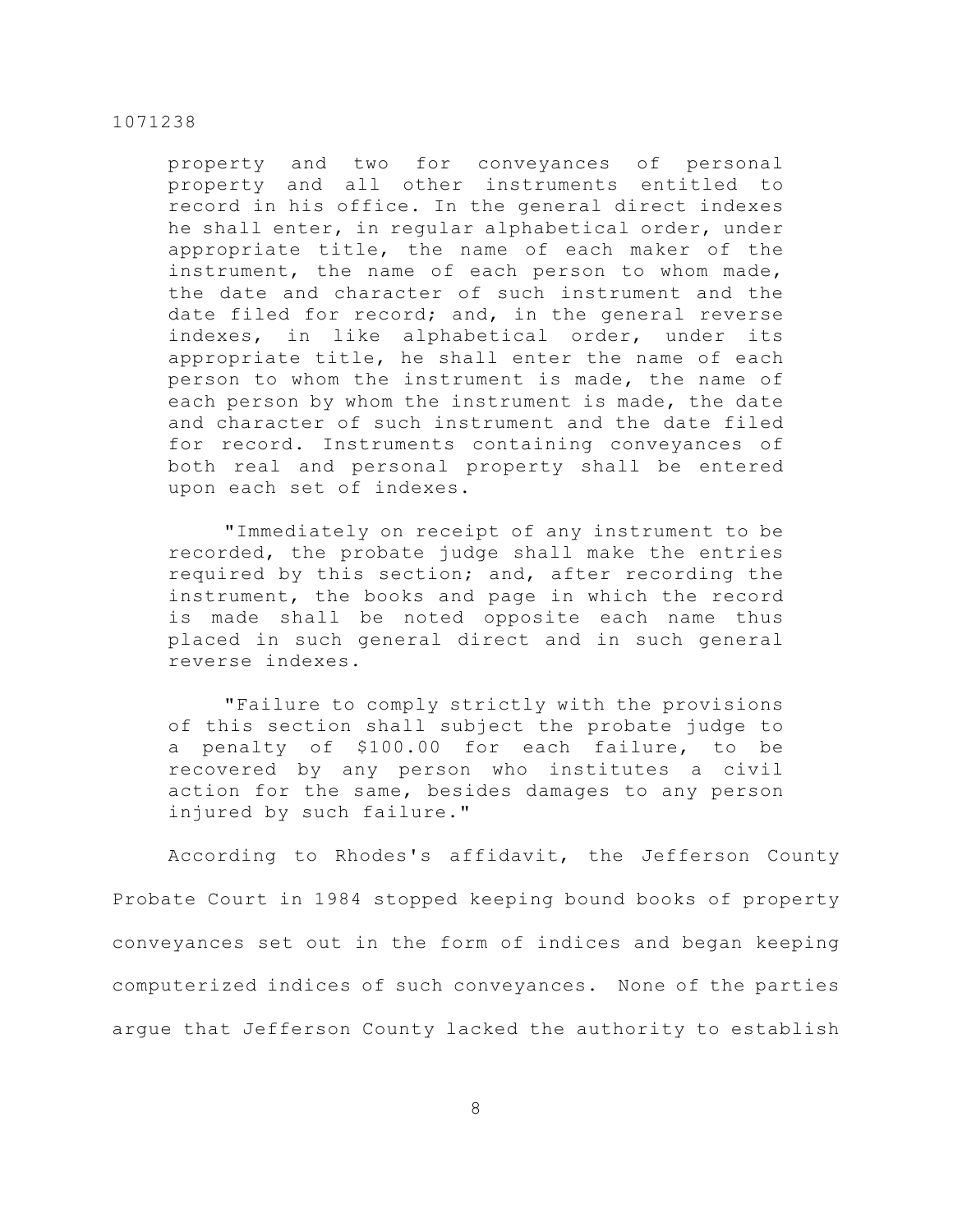a computerized index. They also do not cite any authority giving Jefferson County the power to stop keeping bound books. However, our research has uncovered a local act from 1959 that allowed counties having the population of Jefferson County to install and maintain an "improved indexing and recording system" that would become the official record in lieu of the bound books required to be kept by § 12-13-43. Act No. 514, Ala. Acts 1959.

In establishing chain of title, a purchaser or his or her agent must search the grantor index for each name in the chain of title of the property to locate any relevant mortgages, liens, or judgments against the property. A purchaser is protected when the records do not provide notice of such an interest. As this Court stated in Wallace v. Frontier Bank, N.A., 903 So. 2d 792, 797 (Ala. 2004):

"'A bona fide purchaser is one who (1) purchases legal title, (2) in good faith, (3) for adequate consideration, (4) without notice of any claim of interest in the property by any other party. First National Bank of Birmingham v. Culberson, 342 So. 2d 347, 350 (Ala. 1977). Notice sufficient to preclude a bona fide purchase may be actual or constructive or may consist of knowledge of facts which would cause a reasonable person to make an inquiry which would reveal the interest of a third party. Hill v. Taylor, 285 Ala. 612, 614, 235 So. 2d 647, 649 (1970).'"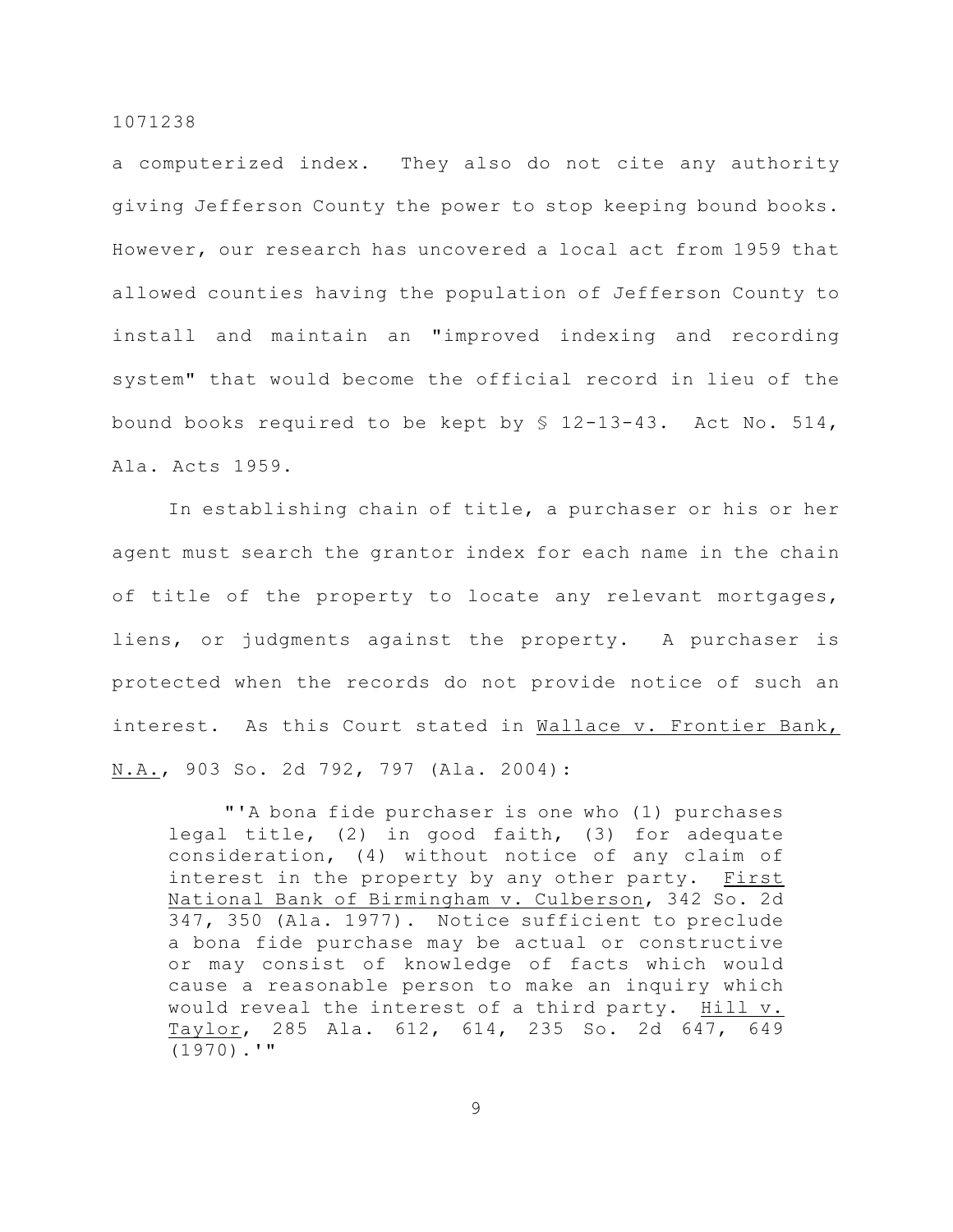(Quoting Rolling "R" Constr., Inc. v. Dodd, 477 So. 2d 330, (Ala. 1985).)

Bynum argues that his mortgage became a public record immediately upon recording it in the probate office and that once it became a public record, regardless of how it was indexed by the probate judge, everyone was on notice of its existence. In support of his argument, Bynum cites Norton v. Kumpe, 121 Ala. 446, 25 So. 841 (1898). In Norton, a probate judge was held liable to a person who had purchased property in reliance on a search of the index that failed to disclose any encumbrances and who was dispossessed pursuant to a foreclosure proceeding on an unindexed mortgage. The Court stated:

"The direction to prepare and keep a general, direct, and reversed index of prior as well as subsequently recorded conveyances was as imperative, and demanded the same measure of care and accuracy in its execution, as did the statutory direction to record and index in the first instance. The purpose of the enactment was to afford facilities for a search of the record, and such purpose would fail if no reliance could be had upon the general index. If it carried no presumption of verity the searcher must resort to the records as if there was no general index. The general index if consulted at all would become a snare, rather than a guide if when purporting to point to all incumbrances it was silent as to some.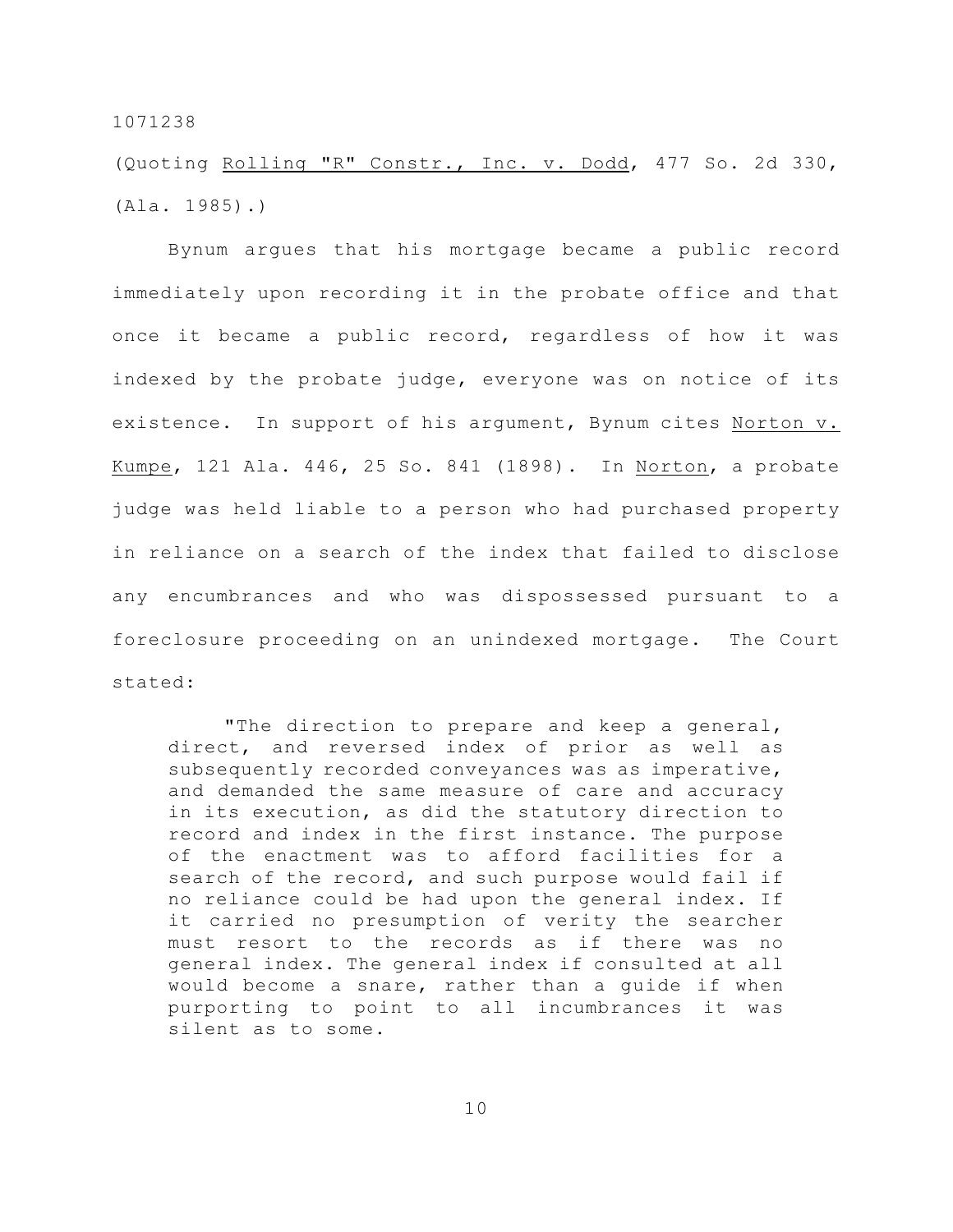"The mere constructive notice which the registration statutes impute from the filing of a conveyance for record is for the protection of those claiming under the conveyance, and does not exist for the protection of the recording officer from liability for non-performance of official duty."

121 Ala. at 48-49, 25 So. at 842. Norton is distinguishable from the present case because, here, the probate judge did properly place Bynum's mortgage in the indices; however, he indexed it as "Davis Associates, LLC," the name Bynum had listed as the mortgagor, which was the incorrect name, omitting the ampersand between "Davis" and "Associates." In Norton, the probate judge failed to record any mortgage in the index. Here, Bynum prepared the mortgage deed in error and named as the mortgagor "Davis Associates, LLC" instead of "Davis & Associates, LLC." The probate judge properly recorded and indexed "Davis Associates, LLC" as the mortgagor. Because of the absence of the ampersand, Bynum's mortgage was alphabetically altered in the index and, thus, appeared outside the chain of title.

Bynum cites several other cases regarding mortgages that either were not properly indexed or were not placed in the index at all for the proposition that such a mistake by the recording officer does not affect the mortgagee's rights. See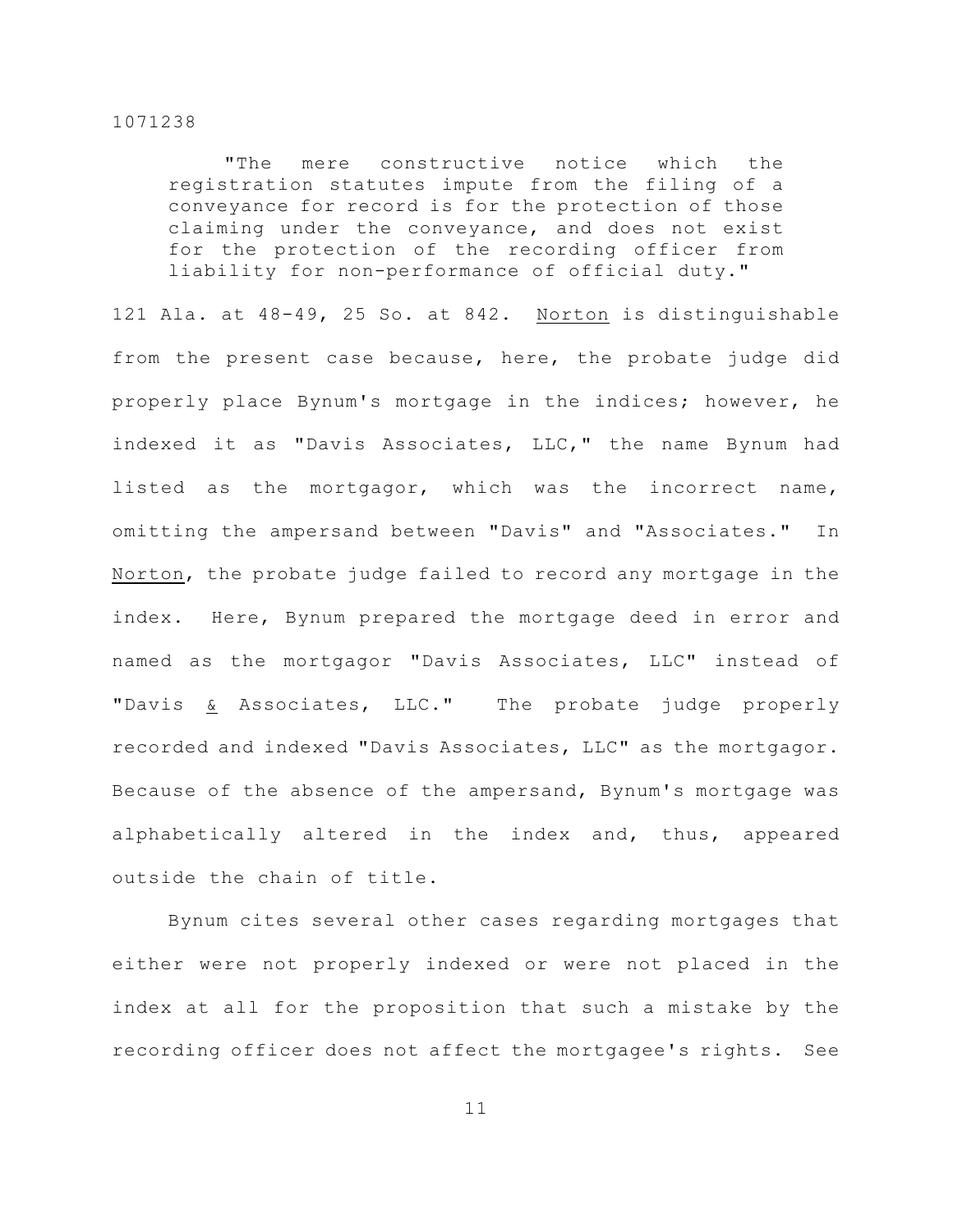Chapman & Co. v. Johnson, 142 Ala. 633, 38 So. 797 (1904); Amos v. Givens, 179 Ala. 605, 60 So. 829 (1913); and Carter v. Tennessee Coal, Iron, & R.R., 180 Ala. 367, 61 So. 65 (1913). In those cases, however, the fault of failing to properly record the mortgages was with the probate court, whereas in the present case, it was Bynum who listed the mortgagor's name incorrectly on his mortgage. The probate judge properly recorded that incorrect name and placed it in the indices.

Bynum argues that Barker and GMAC had constructive notice of his mortgage. Several cases have addressed constructive notice to subsequent purchasers when recorded instruments were outside the chain of title. In Johnson v. Wilson & Co., 137 Ala. 468, 34 So. 392 (1903), both the plaintiffs and the defendant argued that they had title to property based on mortgages executed by J.W. Dixon. The defendant acquired his mortgage in 1900, and the mortgage was signed by  $\underline{A}.\overline{W}$ . Dixon. The plaintiffs' mortgages were executed in 1901 and were signed by J.W.Dixon. The question before the Court was whether the plaintiffs had constructive notice of the defendant's mortgage. The Court noted that conveyances to secure debt do not operate against creditors and purchasers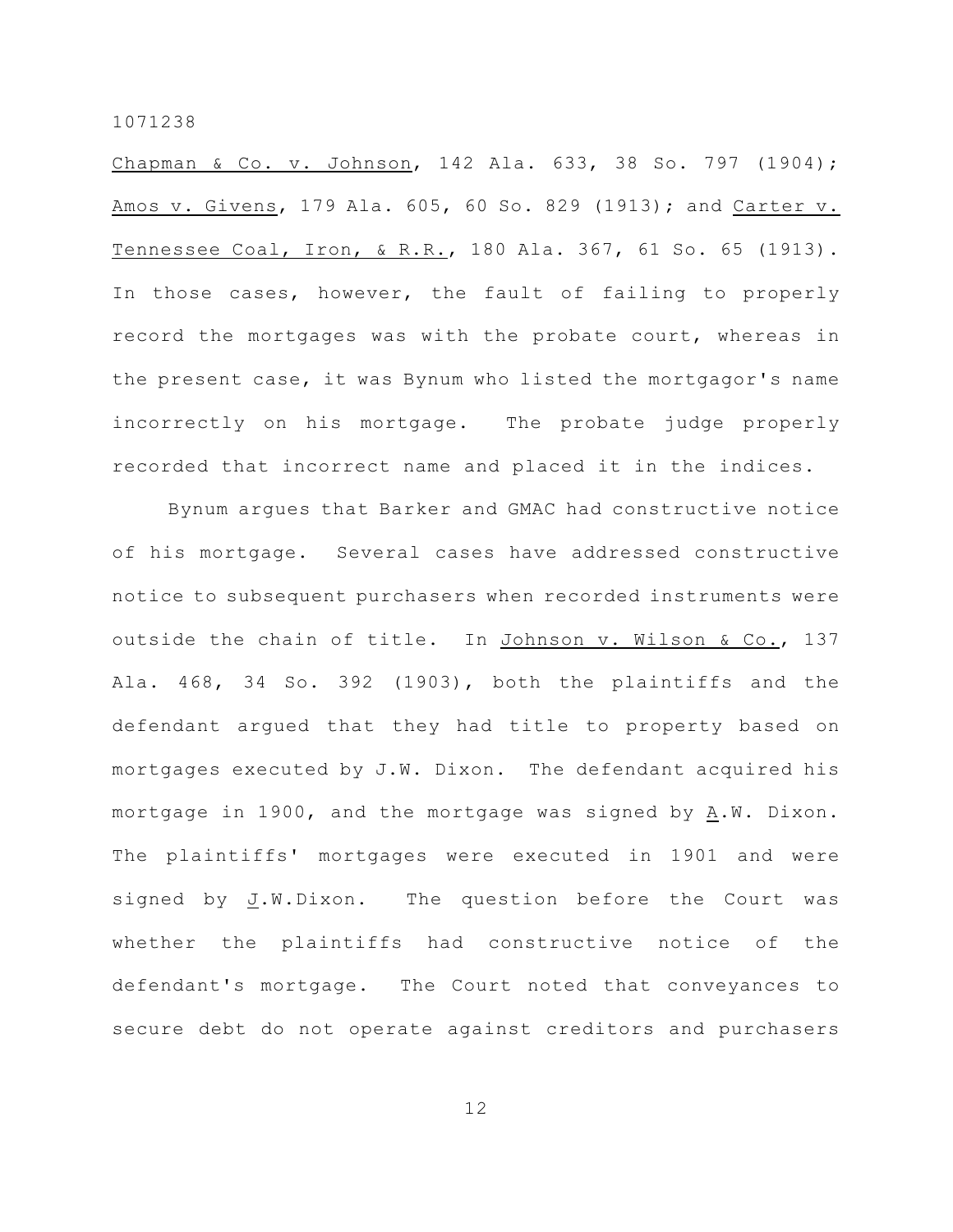without notice until they are recorded and that recording such a conveyance in the proper office operates as notice of its contents. The Court determined that although the defendant's mortgage from A.W. Dixon was recorded, it was not recorded under the name of the record titleholder and, therefore, it did not provide the plaintiffs with constructive notice.

"It may be and doubtless is true that the mortgage executed by J.W. Dixon to the defendant under the assumed name of A.W. Dixon is a valid conveyance inter partes; but it does not follow from this, that the plaintiffs who subsequently purchased it from Dixon under his true name are chargeable with constructive notice of the mortgage which was recorded correctly. In other words, the record of a mortgage executed in the name of A.W. Dixon is not notice that J.W. Dixon executed it. The names are as entirely different as are the names of J.W. Dixon and J.W. Smith. Had Dixon assumed the name of J.W. Smith and executed the mortgage signing that name instead of his true name, it could hardly be doubted, although he bound himself, that the record of it would not have operated as notice to the plaintiffs."

137 Ala. at 472, 34 So. at 393.

In Ball v. Vogtner, 362 So. 2d 894 (Ala. 1978), a judgment creditor sued the purchasers of certain property to place a judgment lien on the property. The purchasers argued that the judgment lien was not valid, and they raised the defense that the they were good-faith purchasers for value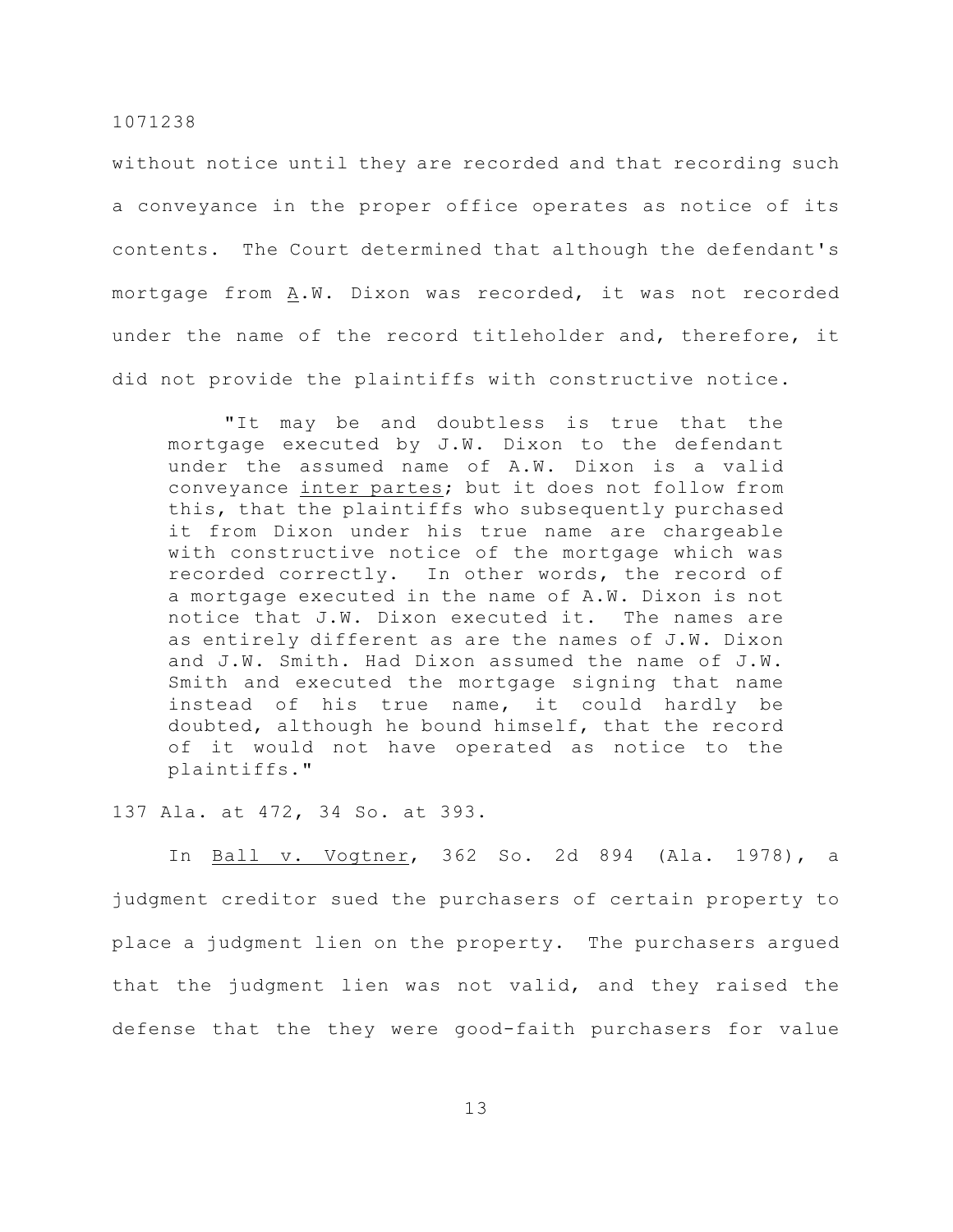without notice of the judgment lien because, they said, the lien was outside the chain of title. The judgment had been filed against Mary Morgan, who had married between the filing of the judgment creditor's lawsuit and the subsequent judgment. Morgan's last name became Collins. The purchasers bought the property from Collins. The judgment creditor argued that the purchasers had constructive notice of the lien. This Court stated:

"Mary Collins both acquired and conveyed title to the property in her name as such. Nowhere in the [purchasers'] chain of title does the name Mary Morgan appear. The [purchasers] possessed no facts sufficient to put them on inquiry or to enable them to discover the existence of the judgment lien against Mary Morgan. An instrument executed by a married woman in her name prior to marriage without mention of her married name imparts no notice. Huff v. Sweetser, 8 Cal. App. 689, 97 P. 705 (1908); 8 G. Thompson, Commentaries on the Modern Law of Real Property § 4300, at 275 (1963). In the absence of actual knowledge, the purchaser is charged with notice of that which appears on the face of all the instruments by which he takes title, but is not bound to inquire into collateral circumstances. See First National Bank v. Culberson, 342 So. 2d 347 (Ala. 1977); Dewyer v. Dover, 222 Ala. 543, 133 So. 581 (1931); Wittmeir v. Leonard, 219 Ala. 314, 122 So. 330 (1929). A reasonable search of the records in the instant case would have revealed nothing of the judgment lien since the parties would be searching under the name Mary Collins, not Mary Morgan."

362 So. 2d at 897.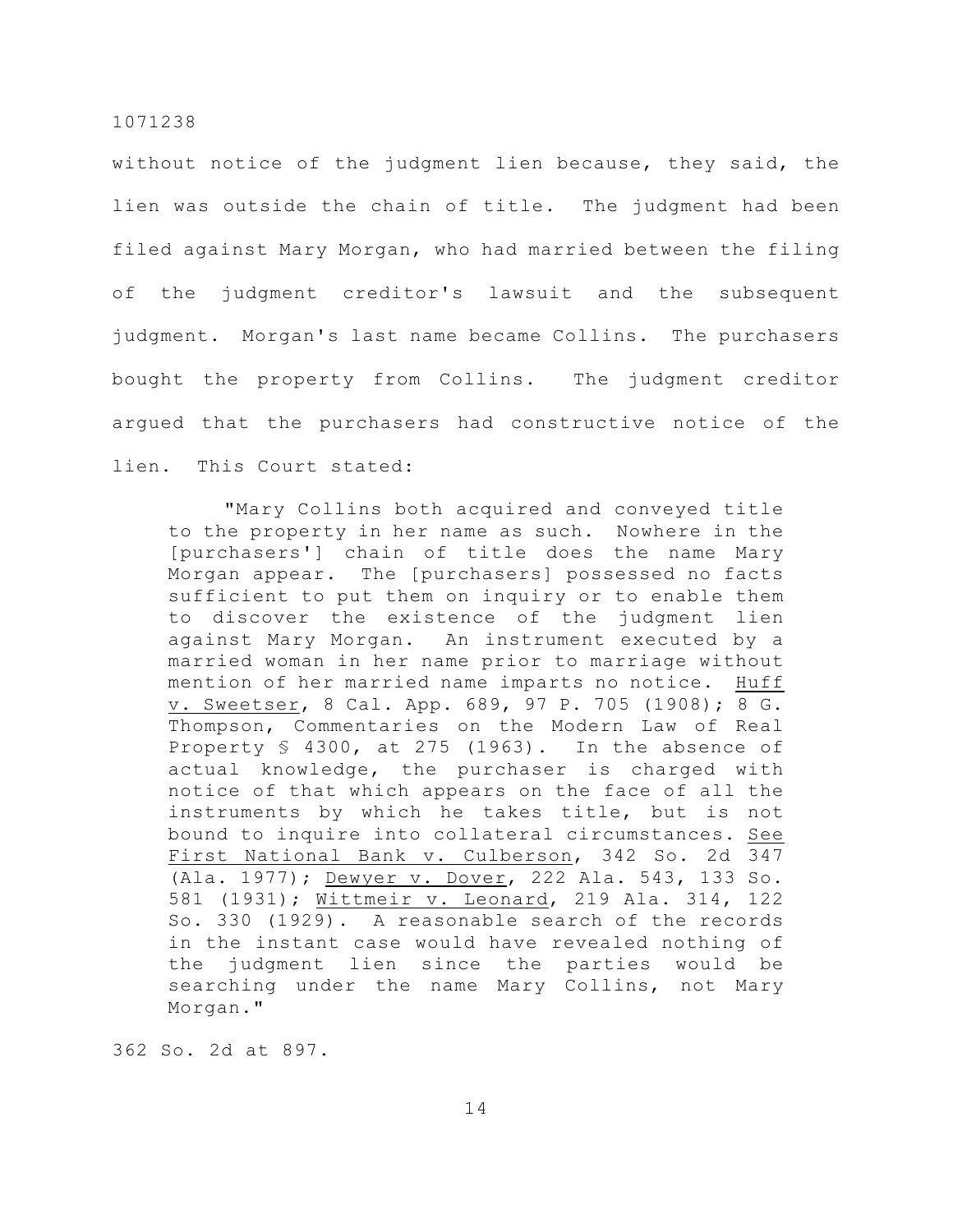Most recently, in First Properties, LLC v. JPMorgan Chase Bank, National Association, 993 So. 2d 438 (Ala. 2008), this Court held that the assignee of a mortgage did not have constructive notice that the property had been sold in a foreclosure sale where the recorded deed did not list the correct owner. In 1998, the Forestdale fire district conducted a foreclosure sale of certain property owned by the homeowner presumably because the payment for fire-protection services was delinquent. To satisfy the delinquency, the fire district sold the property, and the fire district was the highest bidder. The business manager for the fire district executed a deed purporting to convey the property from the fire district, as grantor, to the fire district, as grantee. On October 28, 1998, the deed was properly recorded. However, "the deed was not listed in the grantor/grantee index, did not refer to [the homeowner] as the owner of record, and contained what the trial court determined was an inadequate description of the property." 993 So. 2d at 440.

On November 9, 1999, the homeowner in First Properties secured a loan by executing a mortgage on the property in favor of First Franklin Financial Corporation. First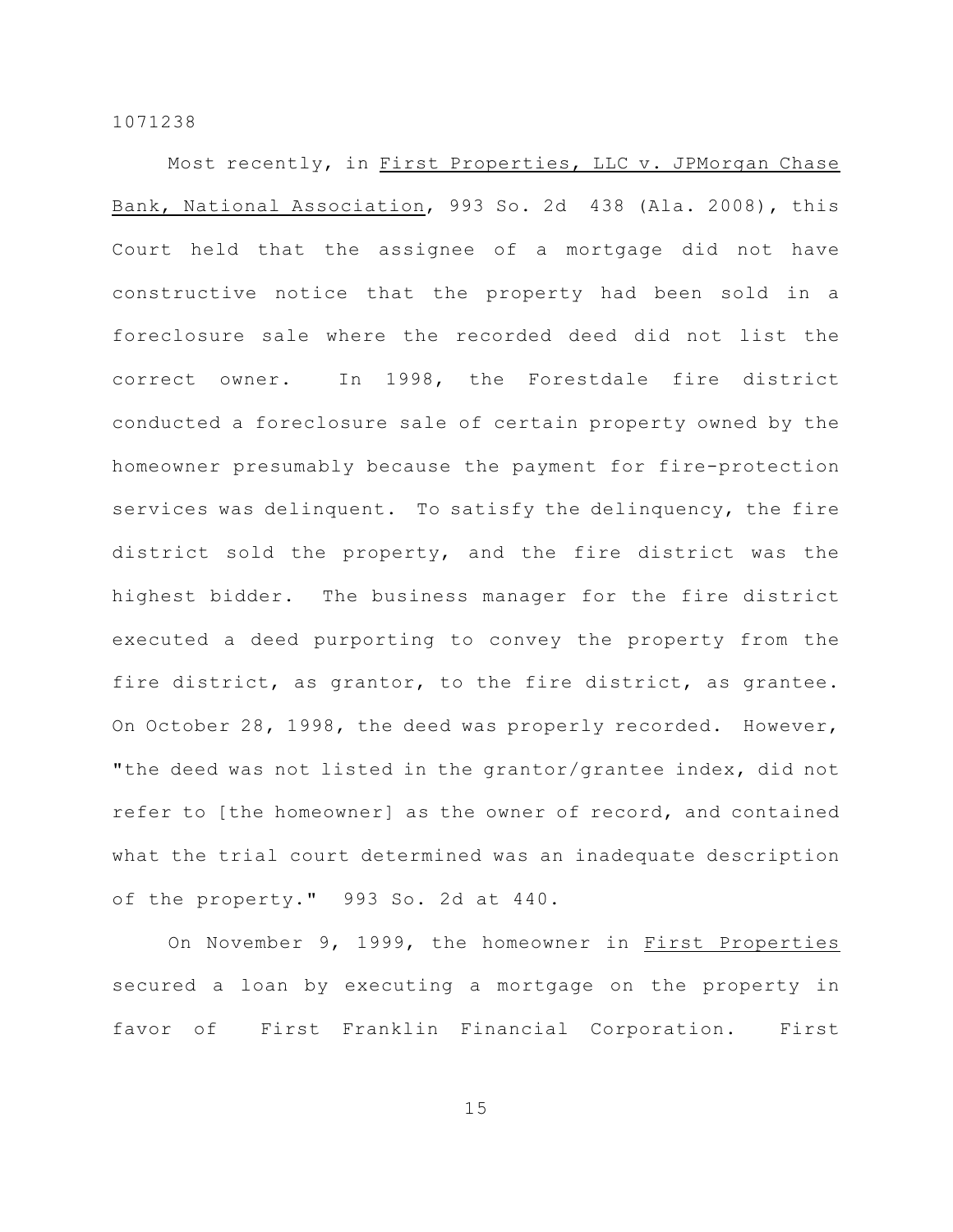Franklin recorded that mortgage on January 13, 2000. On July 31, 2004, First Franklin assigned that mortgage to JPMorgan Chase Bank, and the assignment of that mortgage was recorded on June 14, 2005. On December 18, 2004, the fire district executed a quitclaim deed to the property to First Properties, LLC. The quitclaim deed listed the homeowner as owner of the property. On December 23, 2004, First Properties recorded the quitclaim deed. JPMorgan filed an action seeking a judgment declaring that it was a bona fide holder for value of the property without notice of the foreclosure sale by the fire district. The trial court held that the foreclosure-sale deed was outside the chain of title because it did not name the homeowner as the owner and, therefore, did not provide notice of the foreclosure sale of the property. First Properties argued that JPMorgan, through its assignment, was on constructive notice of all documents of record in the probate court and, therefore, had constructive notice of the foreclosure-sale deed. This Court disagreed, holding that although the foreclosure-sale deed was recorded, that deed did not list the homeowner as the record owner:

"Thus, when the foreclosure-sale deed was indexed in the probate records the fire district was listed as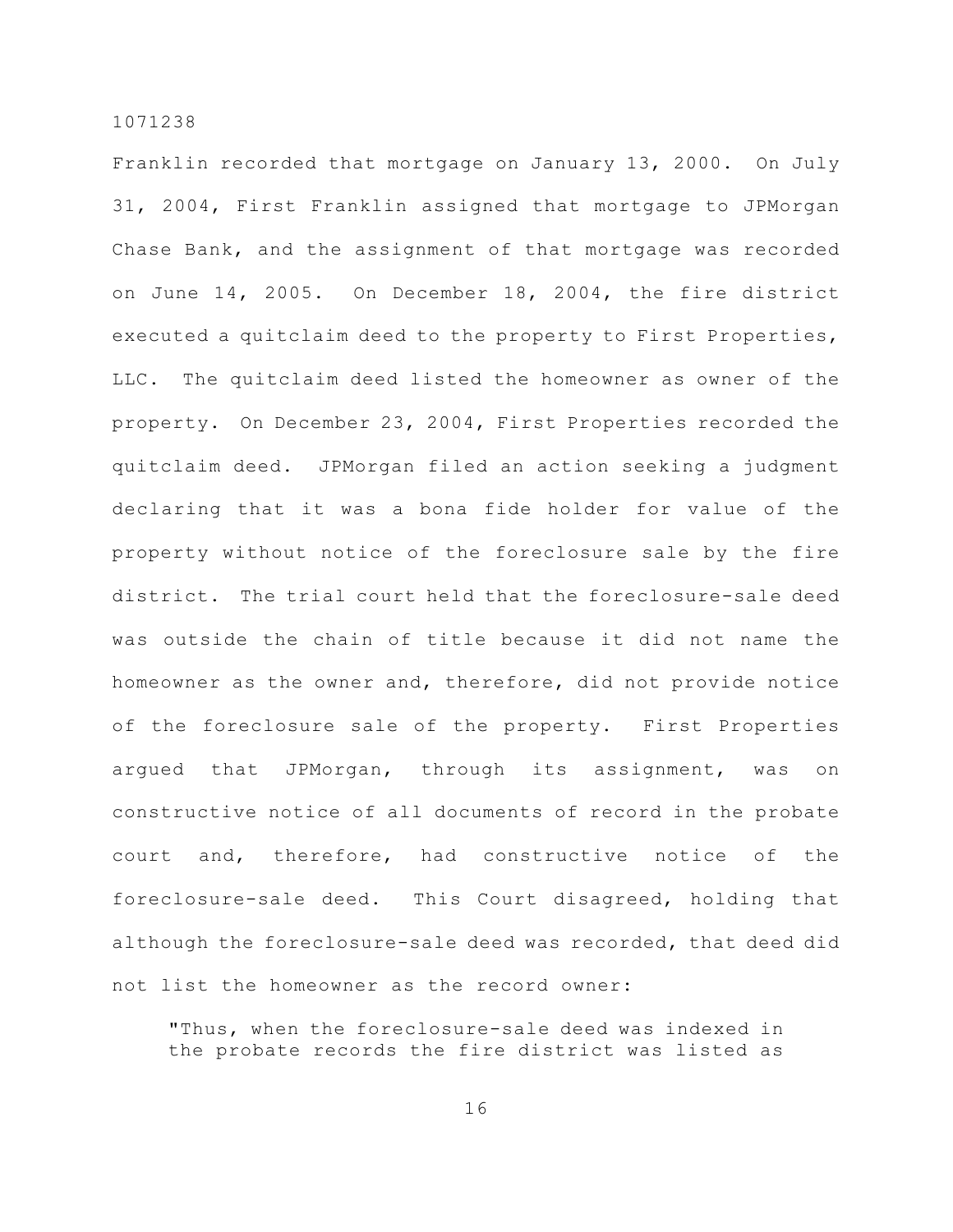both the grantor and the grantee, and the undisputed evidence before the trial court showed that a search of the grantor-grantee index in the Jefferson County Probate Office would not have uncovered the foreclosure-sale deed. Consequently, the foreclosure-sale deed is a 'wild deed,' outside the chain of title, and the fact that it was recorded did not impart constructive notice to First Franklin or to JPMorgan. As explained in Wallace [v. Frontier Bank, NA], 903 So. 2d [792,] 797 [(Ala. 2004)]: '"A purchaser is chargeable with notice of what appears on the face of the instruments in his or her chain of title. Ball v. Vogtner, 362 So. 2d 894, 897 (Ala. 1978); Union Oil Co. v. Colglazier, 360 So. 2d 965, 969-70 (Ala. 1978). However, an instrument outside a purchaser's chain of title does not give constructive notice."' (quoting [Rolling 'A' Constr., Inc. v.] Dodd, 477 So. 2d [330] at 332 [(Ala. 1985)]) (emphasis added). Accord Brannan v. Marshall, 184 Ala. 375, 377, 63 So. 1007, 1007 (1913), which states:

"'It is well settled by numerous decisions in this state that the registration of a conveyance executed by one who is a stranger to the title as it is shown by the records--that is, by a grantor who does not appear in the chain of recorded conveyances, or other title records, as one who has acquired an interest in the land in question--is not constructive notice to a subsequent purchaser in the regular chain of title. Fenno v. Sayre, 3 Ala. 458 [(1842)]; Gimon v. Davis, 36 Ala. 589 [(1860)]; Scotch Lumber Co. v. Sage, 132 Ala. 598, 32 South. 607, 90 Am. St. Rep. 932 [(1902)]; Tenn. C., I. & R. Co. v. Gardner, 131 Ala. 599, 32 South. 622 [(1902)].'

"Accordingly, First Properties' argument that the foreclosure-sale deed provided constructive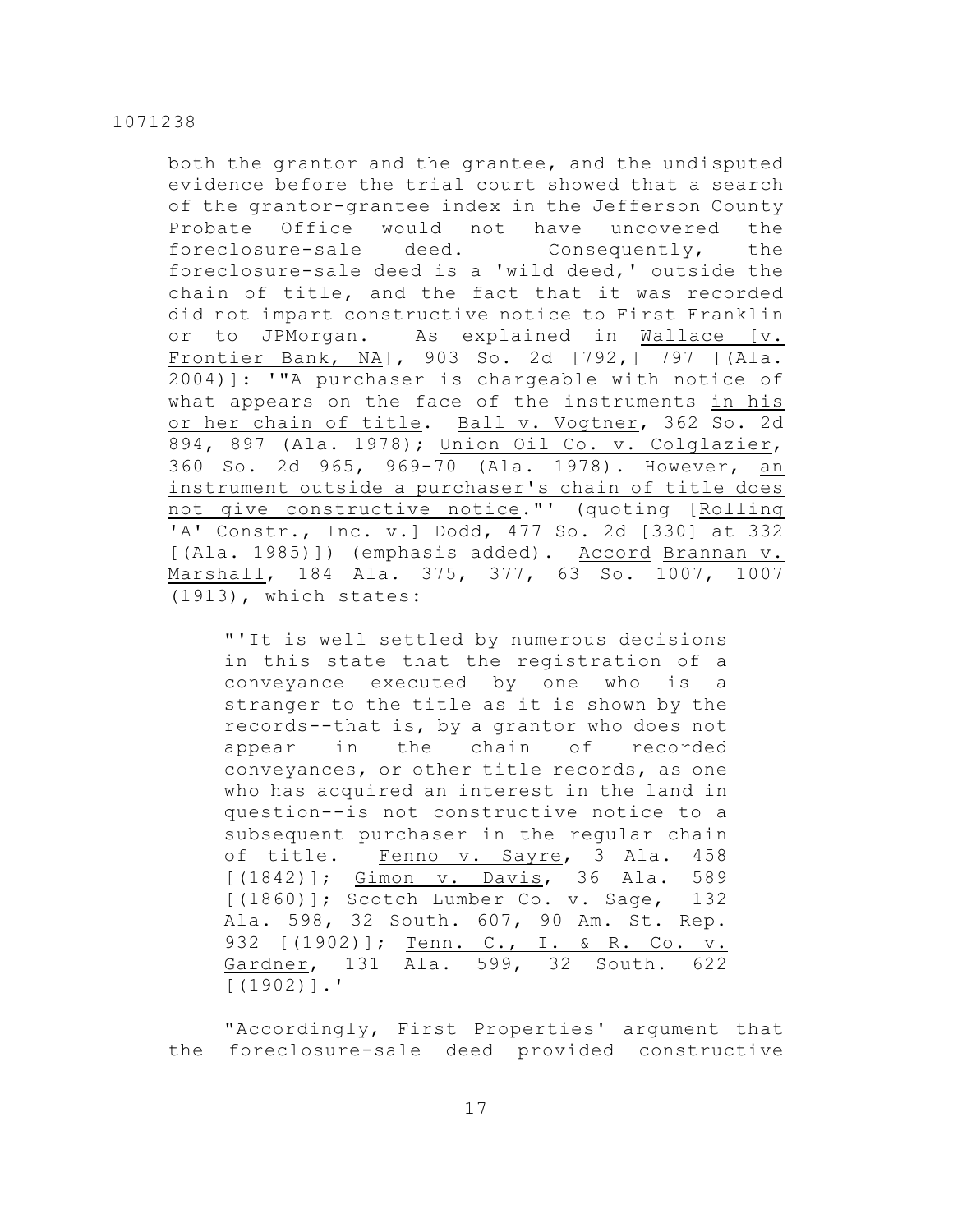notice to JPMorgan is without merit."

993 So. 2d at 442-43 (footnote omitted). The Court also noted the impracticality of First Properties' argument that JPMorgan was put on constructive notice of anything of record in the probate court no matter how difficult it was to find those documents. Citing a portion of JPMorgan's brief, the Court noted:

"'First Properties argues that all documents recorded in a probate court impart constructive notice to any buyer. Under that logic, a buyer would be required to inspect all recorded documents in searching title to property. The average number of documents recorded daily in Jefferson County is posted at the Probate Court each day, and is thus open to judicial notice. Considering both divisions, Birmingham and Bessemer, the daily number is just under 1,000, amounting to approximately 260,000 per year. A 20-year search, therefore, would require review of 5,200,000 documents. The implications of First Properties' argument do not end there. It must be considered that such a search would include a duty to look [not only] for any instrument out of the record owner, but also for any document of any nature containing the legal description of the property. Recognizing that the legal description at issue in this case does not close, First Properties would subject a title searcher to the duty of inspecting 5,200,000 documents and tracing millions of miles of calls in legal descriptions, handicapped by the even more severe burden of being subject to notice imparted by incomplete legal descriptions.'"

993 So. 2d at 441-42 n.1.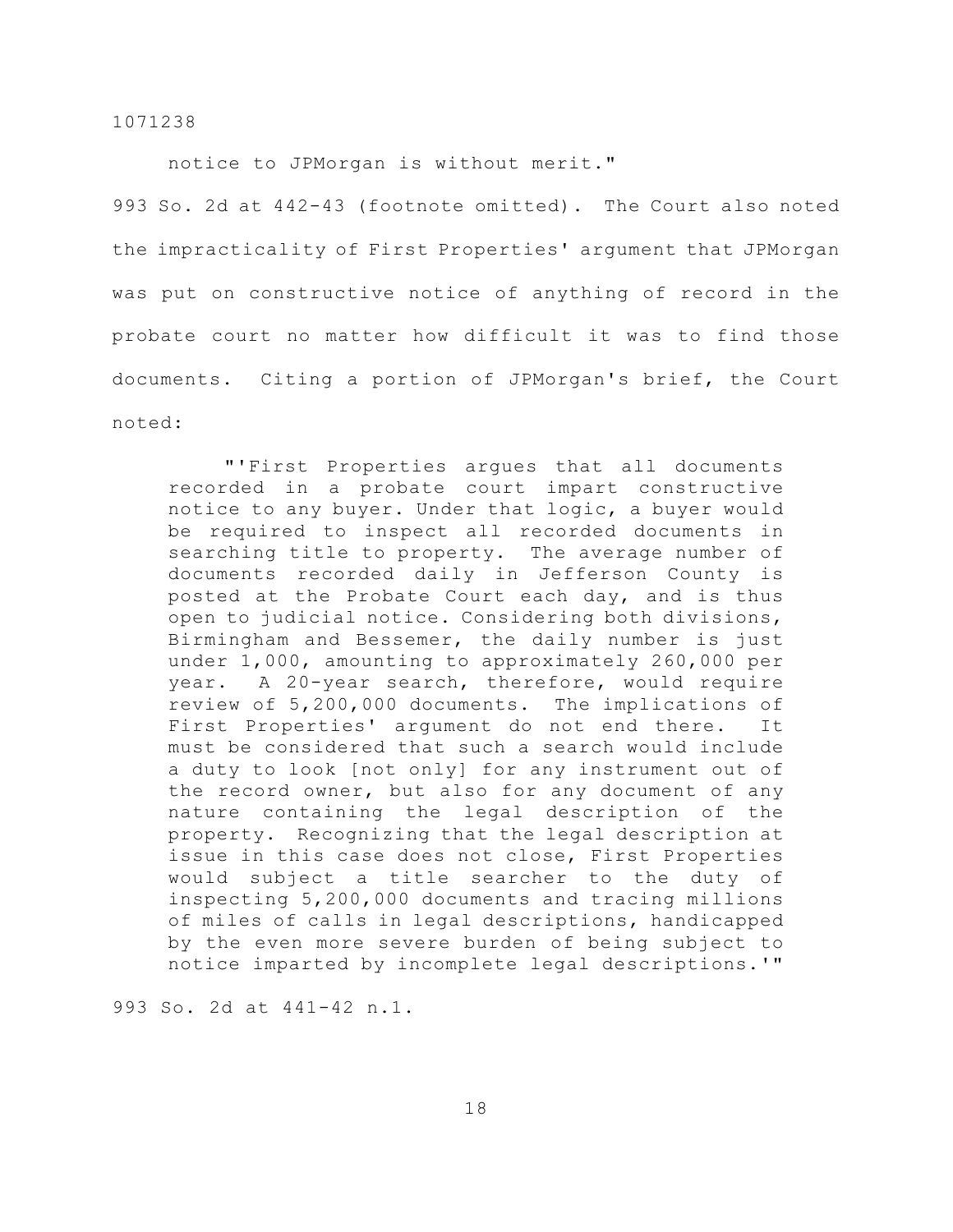In the present case, we cannot say that Barker and GMAC were on constructive notice of Bynum's mortgage, which was executed and recorded under the incorrect name of "Davis Associates, LLC."

Next, Bynum argues that "Davis & Associates, LLC" and "Davis Associates, LLC" are substantially similar so that the recording of Bynum's mortgage under the name "Davis Associates, LLC" was sufficient to excite an inquiry in a reasonable person as to the existence of a mortgage. Bynum argues that the omission of the ampersand from the name does not remove his mortgage from the chain of title. Bynum compares the omission to the omission of a middle name or initial. However, as this Court discussed in Johnson v. Wilson & Co., supra, a mortgage executed under the name of "A.W. Dixon" is not notice that "J.W. Dixon" executed the mortgage. Similarly, a search for a mortgage executed under the name of "Davis & Associates, LLC" is not actual or constructive notice of a mortgage recorded under the name "Davis Associates, LLC."

# Conclusion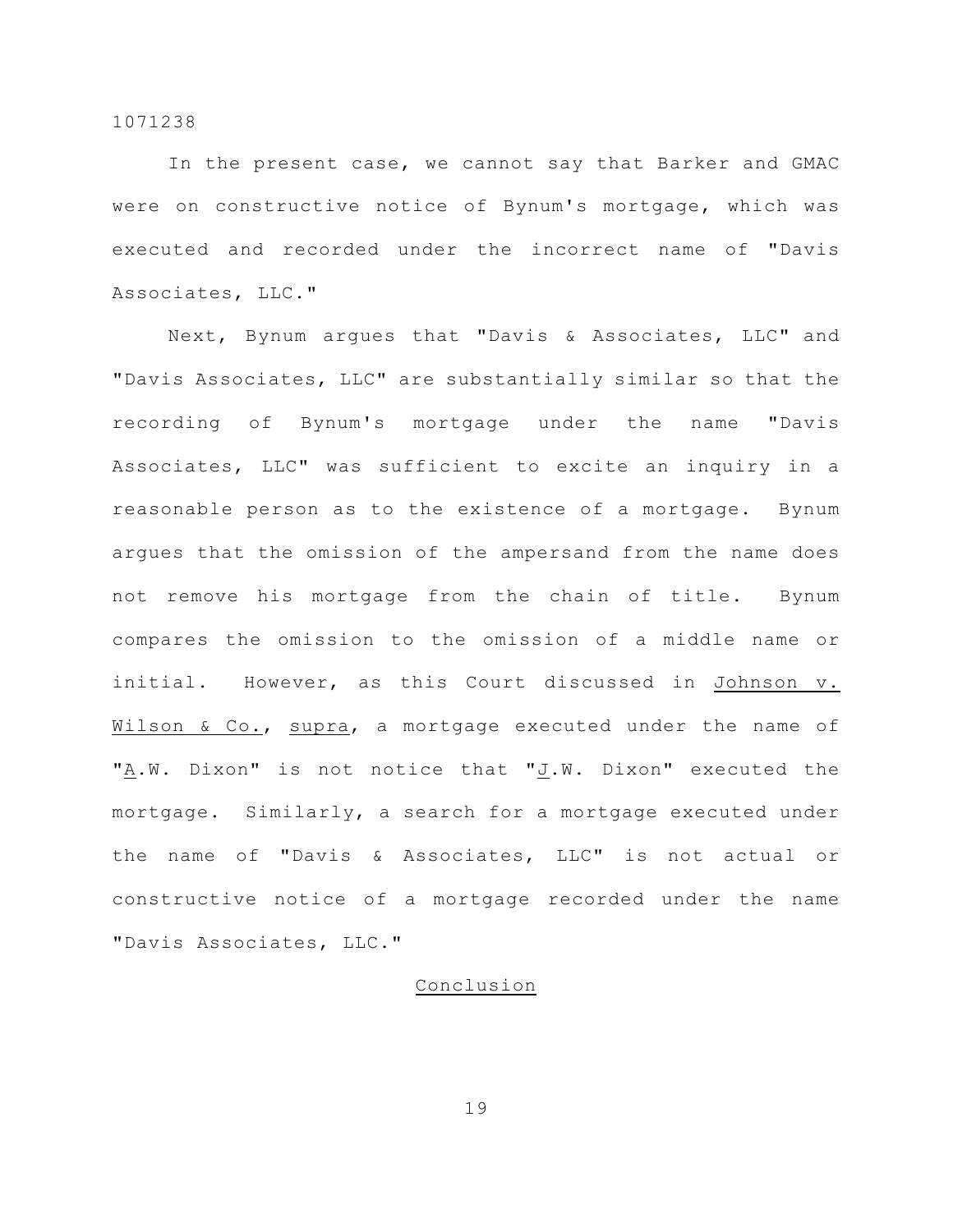This Court in Norton, supra, over 100 years ago discussed indices in well bound books and recognized that the purpose of the indices was to afford facilities for a search of property records and that such purpose would fail if no reliance could be had upon the general indices. Although there were no computers in 1898 when Norton was decided, the principle remains the same –- the indices are authorized, indeed required, and may be relied upon to ascertain the chain of title to real property. However, a computerized database relies on the alphabetical storage of names entered, and when someone incorrectly describes a mortgagor, neither the computer nor the probate clerk has any way, or duty, to ascertain the mistakes, and the probate clerk alphabetizes and stores the names of grantors, grantees, mortgagors, and mortgagees exactly as they are listed by the person creating the document; the probate clerk indexing the names and the type of transaction involved simply enters those names and conveyances as listed on the instrument.

One purpose of Alabama's recording statutes and the applicable local acts relating to recording is to protect innocent parties from deeds that are not properly recorded.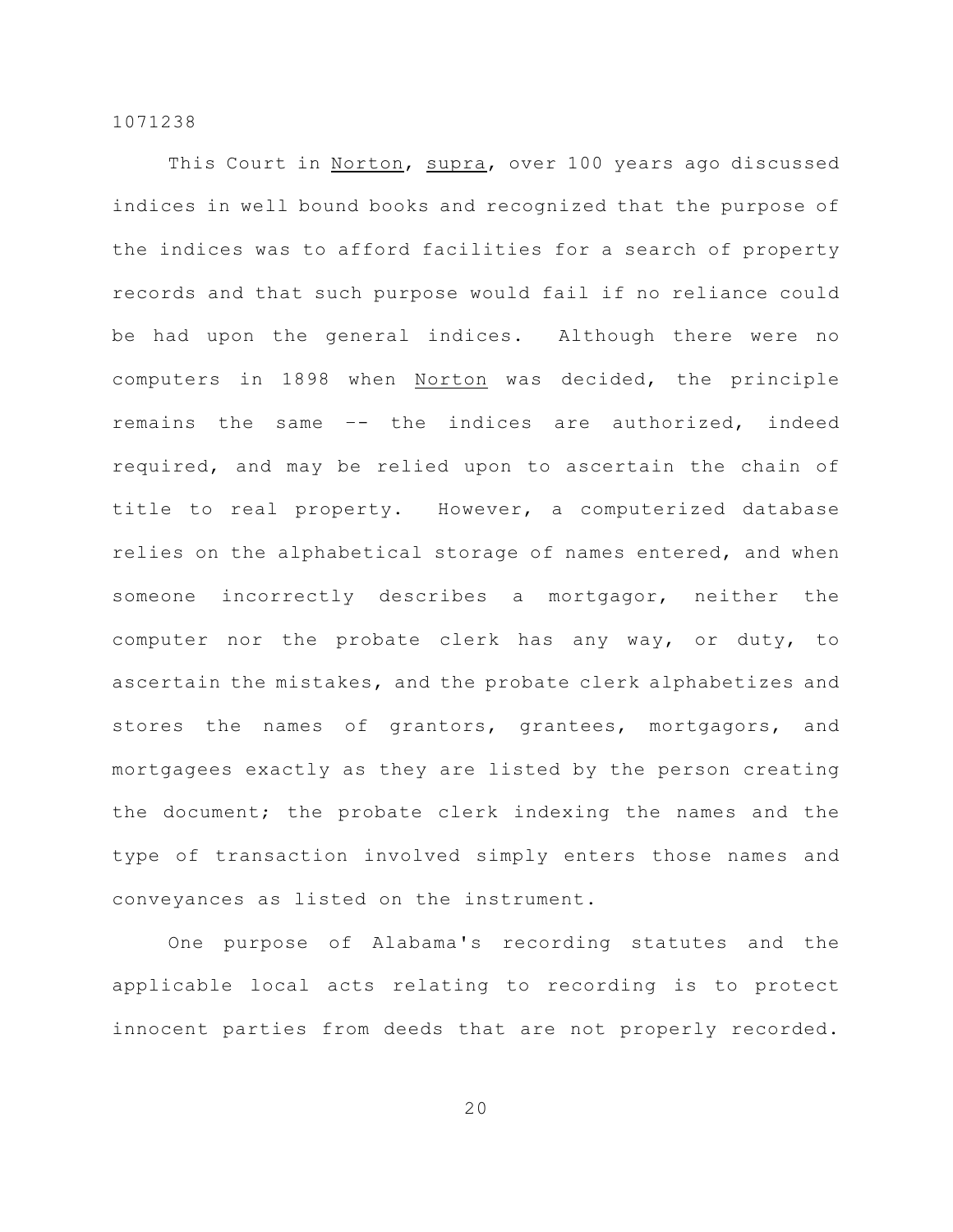In this case, as between Bynum, who had the ability to protect his interest by filing a mortgage deed with the correct name of the mortgagor, and a bona fide purchaser relying on the recorded deeds, the bona fide purchaser prevails. Accordingly, the judgment of the trial court is affirmed.

AFFIRMED.

Cobb, C.J., and Lyons, Woodall, Stuart, Smith, Parker, and Shaw, JJ., concur.

Murdock, J., dissents.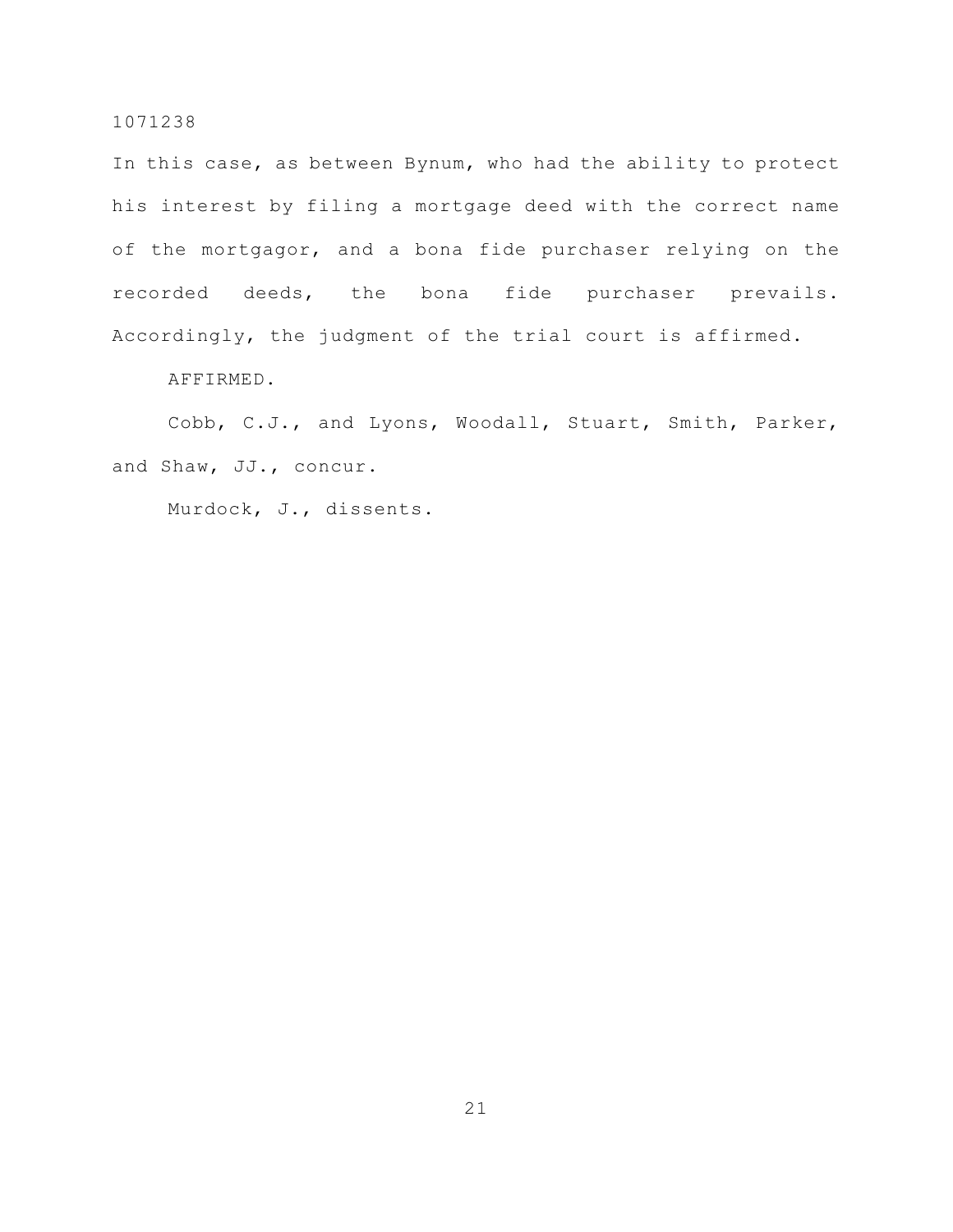MURDOCK, Justice (dissenting).

I respectfully dissent.

I submit that "a reasonable search of the records," see Ball v. Vogtner, 362 So. 2d 894, 897 (Ala. 1978), would have put Angel Barker and GMAC Mortgage, LLC, on notice "'of facts which would cause a reasonable person to make an inquiry which would reveal the interest of a third party,'" namely Frank K. Bynum. Wallace v. Frontier Bank, N.A., 903 So. 2d 792, 797 (Ala. 2004) (quoting Rolling "R" Constr., Inc. v. Dodd, 477 So. 2d 330 (Ala. 1985)). Cf. Scott v. Thomas, 211 Ala. 420, 421, 100 So. 778, 779 (1924) ("The description in the mortgage exhibited by the pleadings was merely ambiguous and incomplete, yet sufficient to put on inquiry a person dealing with the property in question."). See generally Leslie v. Click, 221 Ala. 163, 165, 128 So. 170, 172 (1930) ("A purchaser with sufficient information to stimulate inquiry which would lead to knowledge of adverse or hostile and superior claim or title, and fails therein, the injury is the result of his own folly -- he is wanting in good faith, an indispensable element of a purchaser (for value) without notice -- and a court of equity will not protect such reckless